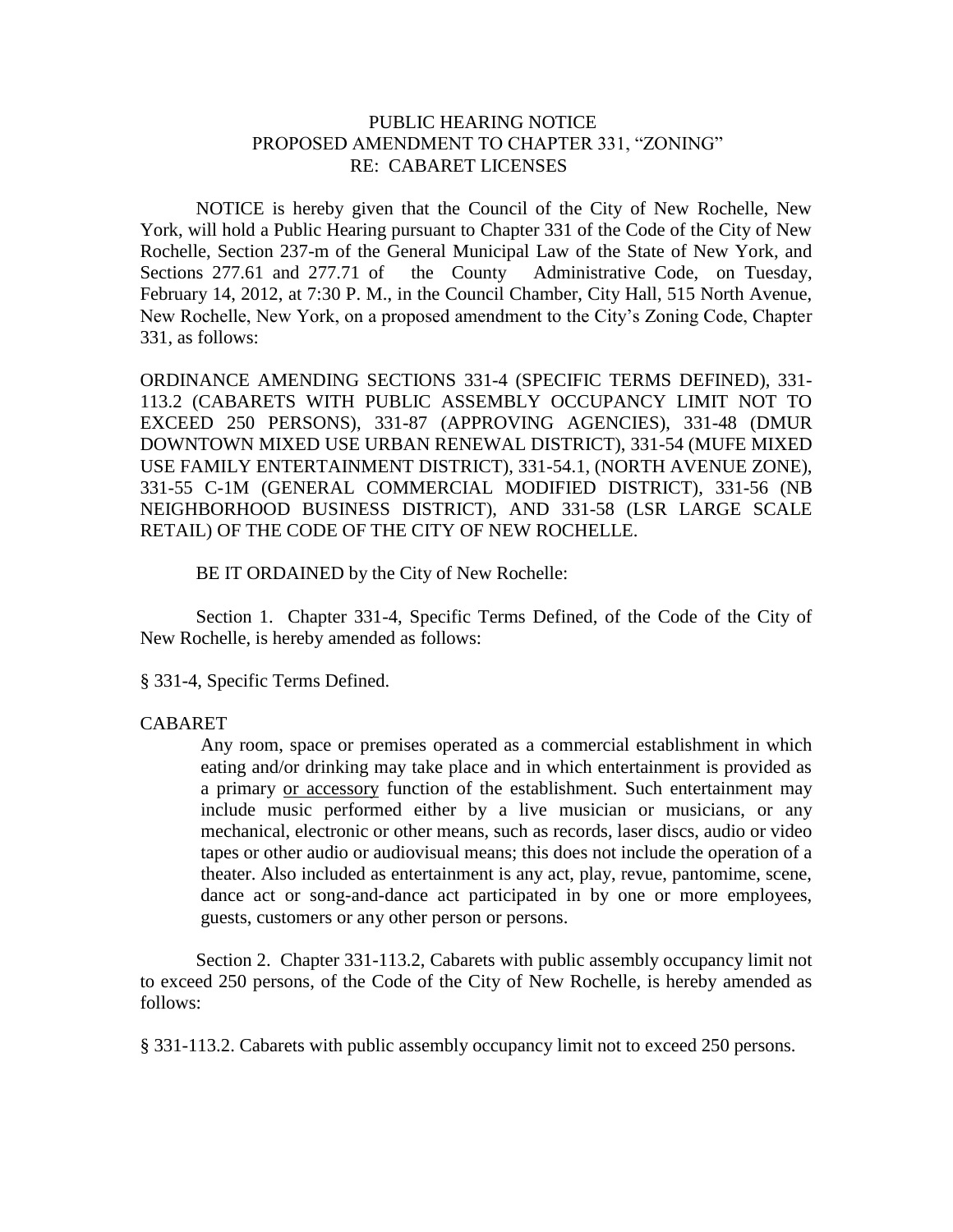The City Council may issue a special permit for a cabaret with a public assembly occupancy limit of 50 or more [not to exceed 250] persons in a zoning district where such use is permitted by special permit, subject to the following requirements:

- A. Compliance with the five-hundred-foot distancing regulation set forth in § [331-61A](http://www.ecode360.com/6731032#6731032) above;
- [B.](http://www.ecode360.com/6731644#6732196) Identification and quantification of parking impacts;
- [C.](http://www.ecode360.com/6731644#6732197) Identification of impact on surrounding residential and business uses within 500 feet of the proposed project;
- [D.](http://www.ecode360.com/6731644#6732198) A business and operation plan stating, among other things, hours of operation, marketing plan, business description and the type of entertainment that will be offered at the premises;
- [E.](http://www.ecode360.com/6731644#6732199) Identification of noise abatement considerations and other mitigation measures;
- [F.](http://www.ecode360.com/6731644#6732200) Compliance with all applicable health, safety, welfare and licensing requirements; and
- [G.](http://www.ecode360.com/6731644#6732201) Such other requirements as may be established by City Council.
- H. The public assembly occupancy limit shall not exceed 250 persons.
- I. All cabarets, including cabarets that are exempt from this provision as having public assembly occupancy limits less than 50 persons, shall obtain a license from the Police Commissioner as provided in section 120 of the New Rochelle City Code.
- J. Any special permits issued under this section shall expire two years from the date of approval.

Section 3. Chapter 331-87, Approving Agencies, of the Code of the City of New Rochelle, is hereby amended as follows:

§ 331-87. Approving Agencies.

The approving agency for special permit uses shall be as follows:

- [A.](http://www.ecode360.com/6731644#6731647) City Council.
	- [\(d\)](http://www.ecode360.com/6731644#6731655) Cabaret with a public assembly occupancy limit not to exceed 250 persons in a zoning district where such use is permitted by special permit [in the DB and DMU Zoning Districts] as regulated by § [331-113.2.](http://www.ecode360.com/6731644#6732194)

Section 4. Chapter 331-48. DMUR Downtown Mixed Use Urban Renewal District, of the Code of the City of New Rochelle, is hereby amended as follows: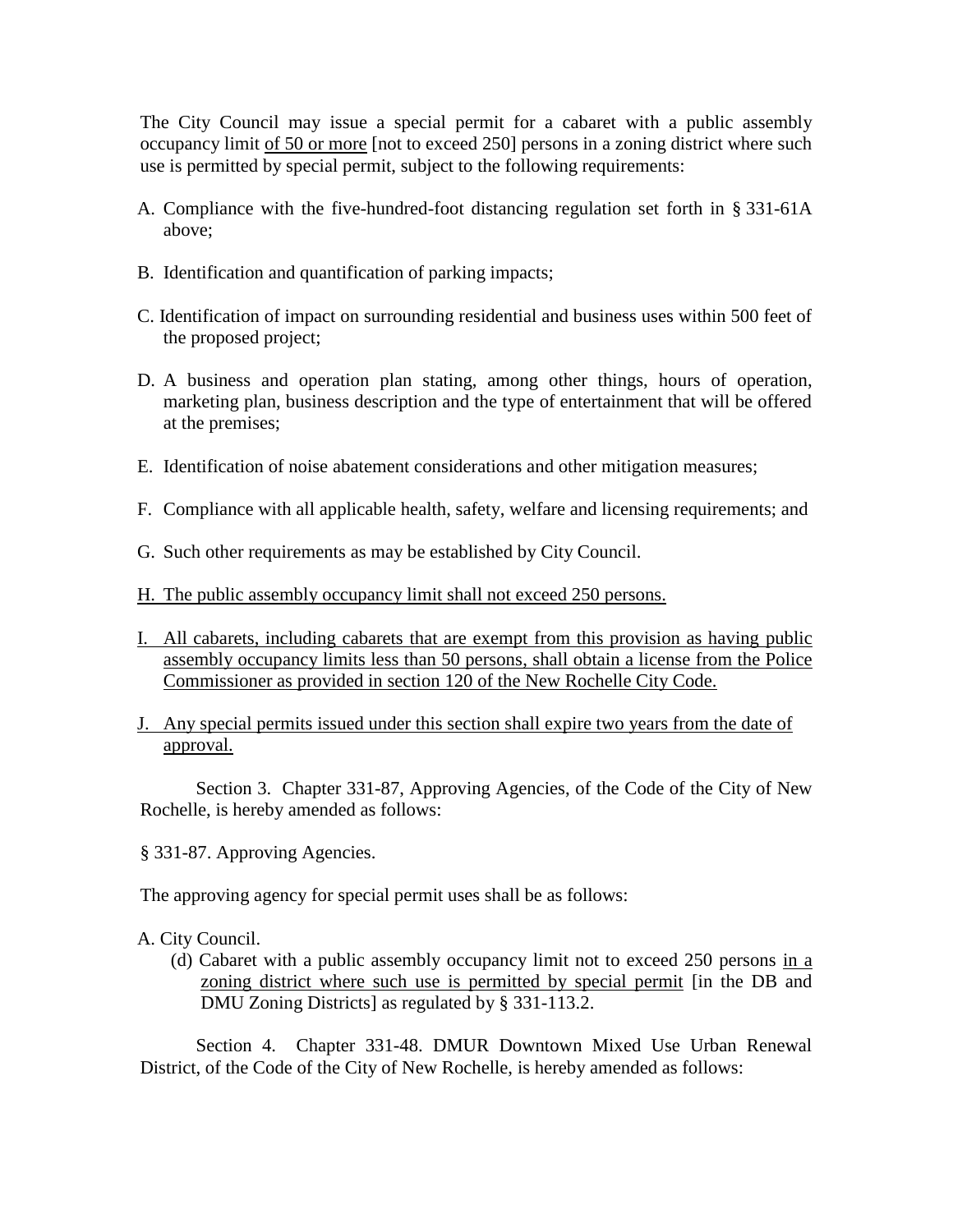§ 331-48. DMUR Downtown Mixed Use Urban Renewal District.

See § [331-28B\(3\).](http://www.ecode360.com/6729950#6729950)

[C.](http://www.ecode360.com/6730506#6730594) Uses allowed by special permit.

(10) Cabarets accessory to a restaurant use as regulated by § [331-113.2.](http://www.ecode360.com/6732194#6732194)

Section 5. Chapter 331-54, MUFE Mixed Use Family Entertainment District, of the Code of the City of New Rochelle, is hereby amended as follows:

§ 331-54. MUFE Mixed Use Family Entertainment District.

See § [331-28B\(7\).](http://www.ecode360.com/6729954#6729954)

[C.](http://www.ecode360.com/6730506#6730806) Uses allowed by special permit. (See Article [XII](http://www.ecode360.com/6731644#6731644) for body having jurisdiction to issue special permit.)

(7) Cabarets accessory to a restaurant use as regulated by § [331-113.2.](http://www.ecode360.com/6732194#6732194)

Section 6. Chapter 331-54.1, North Avenue Zone, of the Code of the City of New Rochelle, is hereby amended as follows:

§ [331-54.1. North Avenue Zone.](http://www.ecode360.com/15058068#15058068#15058068) 

See § [331-28B\(8\).](http://www.ecode360.com/15058065#15058065)

[C](http://www.ecode360.com/15058068#15058086#15058086)**.** Uses allowed by special permit (see Article [XII](http://www.ecode360.com/6731644#6731644) for body having jurisdiction to issue special permit).

(9) Cabarets accessory to a restaurant use as regulated by § [331-113.2.](http://www.ecode360.com/6732194#6732194)

Section 7. Chapter 331-55, C-1M General Commercial Modified District, of the Code of the City of New Rochelle, is hereby amended as follows:

§ 331-55. C-1M General Commercial Modified District.

See § [331-28C\(1\).](http://www.ecode360.com/6729954#6729954)

[C.](http://www.ecode360.com/6730506#6730806) Uses allowed by special permit. (See Article [XII](http://www.ecode360.com/6731644#6731644) for body having jurisdiction to issue special permit.)

(9) Cabarets accessory to a restaurant use as regulated by § [331-113.2.](http://www.ecode360.com/6732194#6732194)

Section 8. Chapter 331-56, NB Neighborhood Business District, of the Code of the City of New Rochelle, is hereby amended as follows:

§ 331-56. NB Neighborhood Business District.